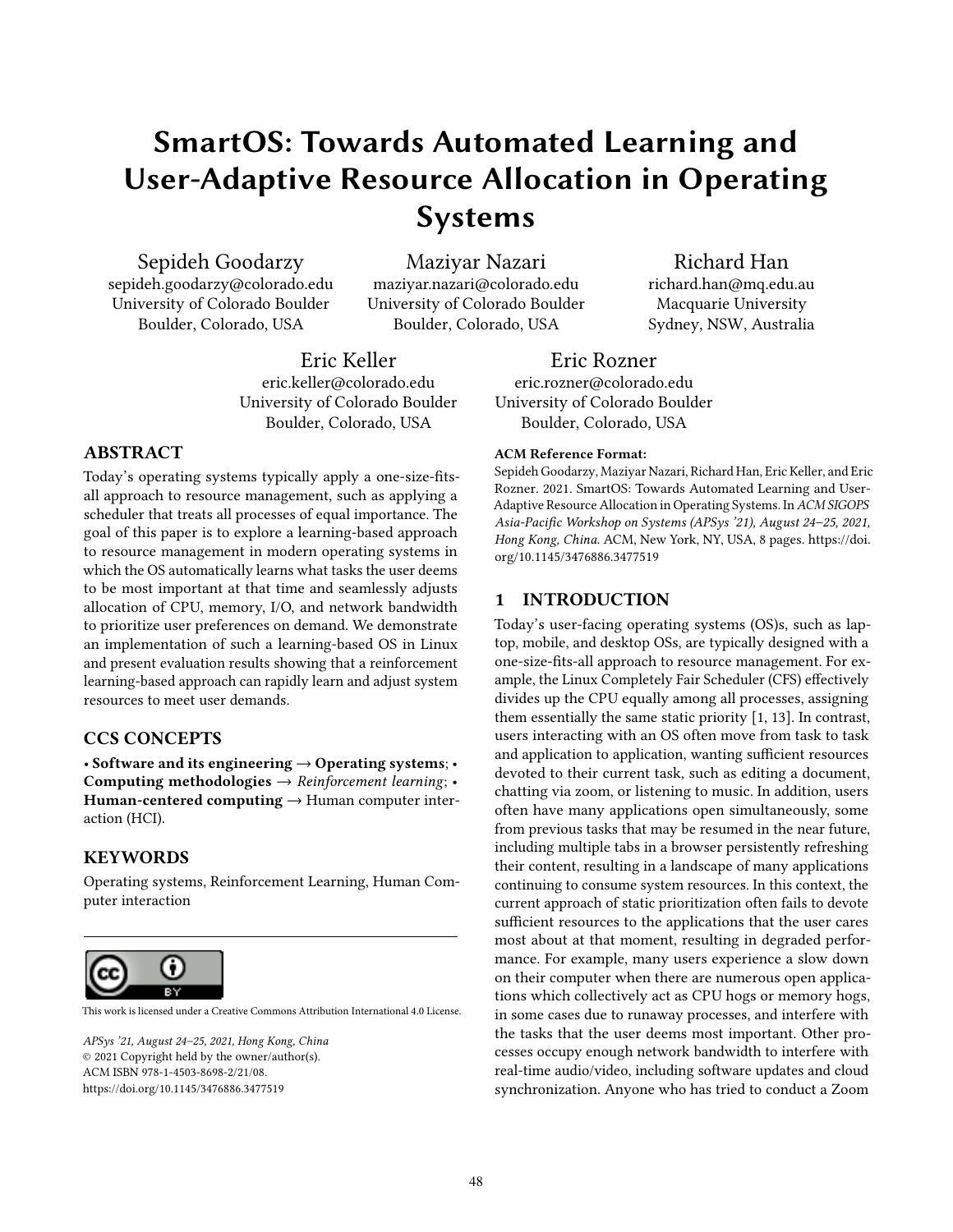call while there is another local network-hogging application understands this difficulty. Ideally, a next-generation OS would benefit the user and alleviate these bottlenecks by being able to learn what applications the user currently considers to be most important and adaptively prioritizing allocation of resources to those applications.

Limited performance in today's operating systems has become enough of a concern that machine learning (ML) has begun to be applied to improve application execution. Perhaps the most closely related to this work is the recent Acclaim system that seeks to improve user experience in the Android OS by predicting what memory pages are going to be used next by employing machine learning [\[12\]](#page-7-3). Acclaim assumes that the most important applications are the foreground application and audio/video apps, and statically prioritizes page reclamation for these applications. As we show later, static prioritization is not ideal in a variety of circumstances. In addition, machine learning has been applied to improve Linux process scheduling [\[4,](#page-7-4) [19\]](#page-7-5), I/O scheduling [\[11,](#page-7-6) [14\]](#page-7-7), and network cloud systems [\[5\]](#page-7-8), but each only considers one resource dimension, rather than jointly allocating CPU, memory, networking and I/O, and also do not learn user preferences for resource allocation.

Some previous work has combined machine learning with control theory to preserve the quality of service while minimizing energy consumption [\[16\]](#page-7-9). The issue with this method is that conservative configuration is used until enough data is gathered to do offline learning. Once training is finished, the resource configuration is changed in their control system. As a result, this method can not be used in an interactive environment with the user due to the fact that despite the user giving the system feedback, the system will not change the configuration of resources in a computer until it has enough data that it can do offline training. Other works in the literature used control theory try to find the sweet spot of accuracy and performance trade-off space in dynamic environments [\[9,](#page-7-10) [10\]](#page-7-11). Still, their method is not suitable for our problem space as the goal in our problem space is subjective (user preference) and changes more frequently than objective goals such as application performance and energy consumption which are the focus of those works. This is due to the fact that control theory is based on modeling the environment, while reinforcement learning methods in machine learning are also applicable to environments where there is a lack of knowledge to be modeled perfectly (model-free reinforcement learning).

Building upon this theme, this paper explores the role of machine learning in the design and implementation of next-generation operating systems, harnessing the exploding interest in artificial intelligence and machine learning to improve the user experience through automated learning and resource allocation in the OS. We investigate how

the OS may be structured to accommodate learning-based management of joint resource allocation for memory, CPU, I/O, and network bandwidth in response to user behavior. We consider which machine learning algorithms may most effectively integrate and learn from user behavior. We also seek to understand whether there is any net benefit in performance to applying machine learning in OS design and if so to quantify the benefits.

The challenges we face are significant. The context that governs what the user values as most important at any given time is complex and difficult to learn. For example, a user may currently be engaged in editing a document, and would prefer to have CPU and memory resources prioritized towards editing. Adding complexity, the user may also be streaming a music video from a cloud provider at the same time and wish to listen to music while editing. This different modality should also receive high priority in terms of CPU, memory, and notably network bandwidth. Static prioritization policies become difficult to craft as we consider such increasing complexity. Heightening the complexity, each application may consist of multiple dependent communicating processes who would as a group need to receive elevated allocation.

This paper proposes SmartOS, a learning-based operating system that takes the user interactions with the OS into account to perform automated resource management. SmartOS leverages reinforcement learning to continuously gather feedback from the environment and make changes in the resource parameters exposed by the Linux operating system's kernel to improve the user experience. The contributions of this paper are as follows:

- We describe an architecture that integrates machine learning into the OS as a user space module controlling allocation of memory, CPU, network, and I/O.
- We utilize reinforcement learning (RL) to solve the difficult challenge of learning the user's context and applying the appropriate resource allocations.
- We demonstrate that our RL algorithm is able to rapidly converge to the desired allocation of system resources and that the overhead is modest.

In the following, we first describe our design goals and overall architecture in Section [2,](#page-1-0) then explain the system implementation in Section [3,](#page-2-0) followed by the evaluation results in Section [4,](#page-3-0) discussion and future work, and finally conclusions.

#### <span id="page-1-0"></span>2 OVERVIEW

Figure [1](#page-2-1) depicts an overview of SmartOS. The main learning component of the system is the Cortex, which is the "brain" of the system and is responsible for monitoring the application status, user context, and the user's interaction with the computer. In response to this state information, the Cortex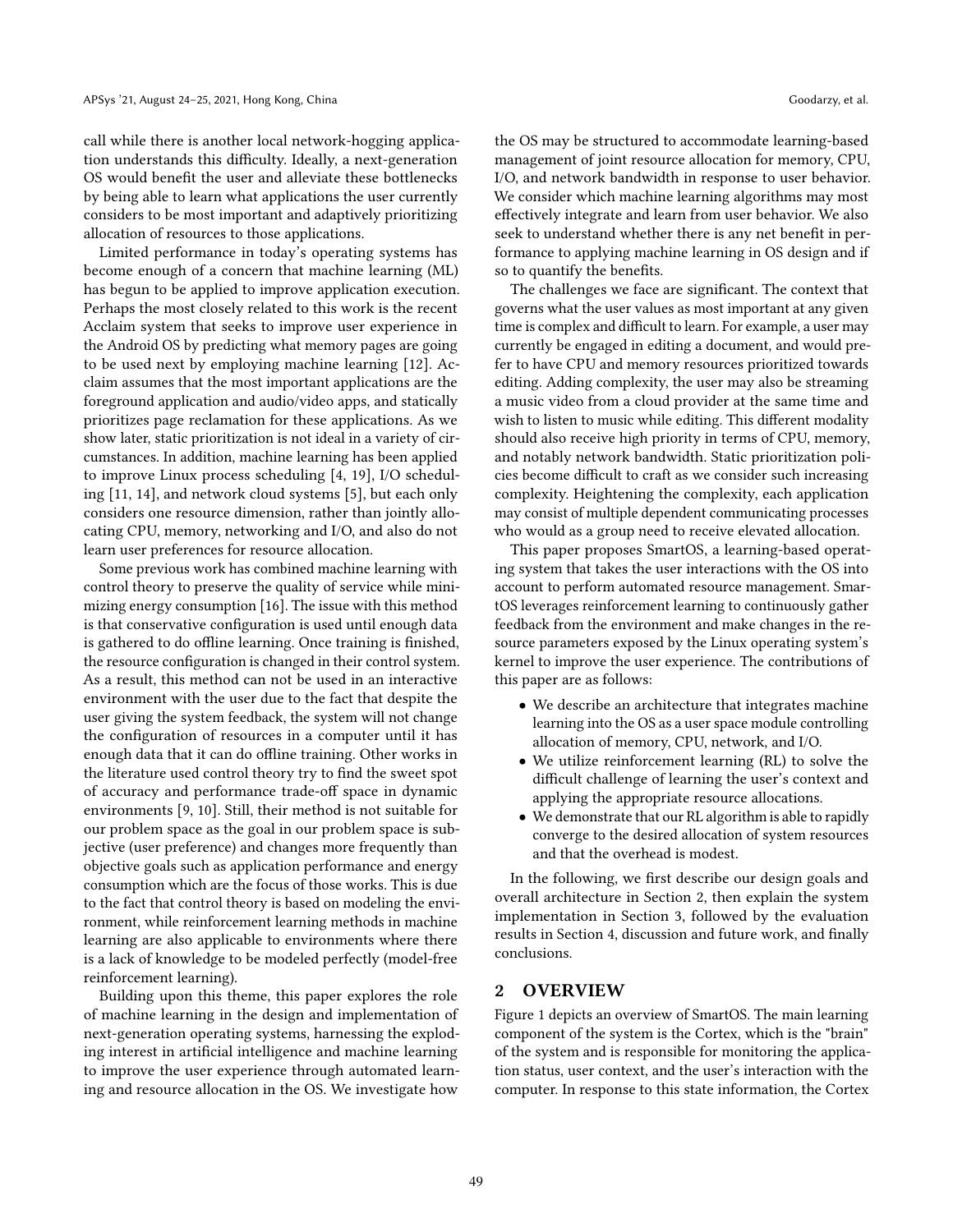<span id="page-2-1"></span>

Figure 1: Learning-based SmartOS architecture.

determines which resource allocation policy is the best in satisfying the user's expectations. The Cortex applies the determined resource allocation policy through parameters exposed by the kernel. The kernel then allocates CPU, memory, network bandwidth, and disk I/O among applications according to the specified parameters. The new resource distribution changes the quality of the user experience. To indicate the resource policy has successfully achieved its objectives, the user provides feedback based on their experience to the Cortex.

The overall architecture and design of the SmartOS system reminds us of Reinforcement Learning (RL). RL consists of an agent that measures the current state of the environment, acts on the environment, and watches the environment's next state. Also, it receives a reward based on how that action has affected the environment to reach its objective. In general, the RL agent's objective is to maximize the total gained reward. As a result, the instant gain of action is not as valuable as the entire gain of a set of actions over time. The nature of RL makes it suitable for decision-making problems.

Due to the similarity between the SmartOS system and RL design, we decided to utilize an RL algorithm in the Cortex. Another reason for this decision is that the OS constantly decides on sharing of resources among processes and scheduling processes. This is highly suitable to RL, which is also constantly adapting its decisions based on the available state information. Other machine learning techniques such as supervised learning and unsupervised learning are not very suitable for our problem as they cannot handle the dynamic nature of our problem. However, the correct identification of the environment's current state, set of possible actions, and reward makes this approach challenging [\[16\]](#page-7-9).

In pursuing this Cortex model for integrating user-adaptive learning into an OS, we chose to locate the Cortex component in user space. This affords us the ability to easily manage, test, debug, and update the software and learning algorithms. Another approach is to place the learning component within kernel space. This can improve performance. For example, KMLib provides a fast library framework for ML applications [\[3\]](#page-7-12) in kernel space. However, using such a library is difficult because of the challenge of managing and debugging code in kernel space. It is also a trend in the industry to move applications to user space to prevent tight coupling and slow release cycles [\[15\]](#page-7-13). We show in section [4](#page-3-0) that the performance of our RL-based system in user space is quite responsive given the human time scales for adaptation.

Actions: In order to distribute the computer resources among different applications, one can use the parameters in the kernel or change the kernel code. We have chosen to use the predefined parameters to control resource allocation to be compatible with different Linux versions (see Section [3\)](#page-2-0). This choice will enable us to write our system in user space and will make it easily pluggable.

Among different resources in a computer, the CPU, memory, network, and disk I/O are the main focus of our system as their allocations are critical to application performance. Rewards: The best reward selection is user feedback because SmartOS's final goal is to find the best resource allocation policy based on user preferences. Therefore the user is the only person who can show how effective the Cortex was in reaching its objective. This feedback can be implicit and nonintrusive based on passively monitored interactions such as keyboard strokes or mouse clicks and movements. For example, when the user is frustrated with their computer, they may move the mouse quickly or type more quickly. The feedback also can be explicit via a specialized application for providing feedback.

#### <span id="page-2-0"></span>3 PROTOTYPE

The Cortex of SmartOS was implemented on Linux, Ubuntu 20.04 in user space. As a first step to test the feasibility of employing RL to automatically tune parameters, we constructed simplified discrete-valued models for the environmental states, actions, and rewards, reasoning that if we can show benefits in such a system, then we can later address the complexity of continuous-valued states. We limited the environment state to the applications' resource usage profiles, whether the applications are foreground or background, and whether the application is a video/audio application. If an application is in the foreground, the foreground value in the environment's current state vector will be one and zero otherwise. As noted in the Acclaim work, whether a process is in the foreground or background state is a key indicator of what the user views as being important at that moment, though as we shall see statically prioritizing the foreground is not the whole story. Similarly, the value is one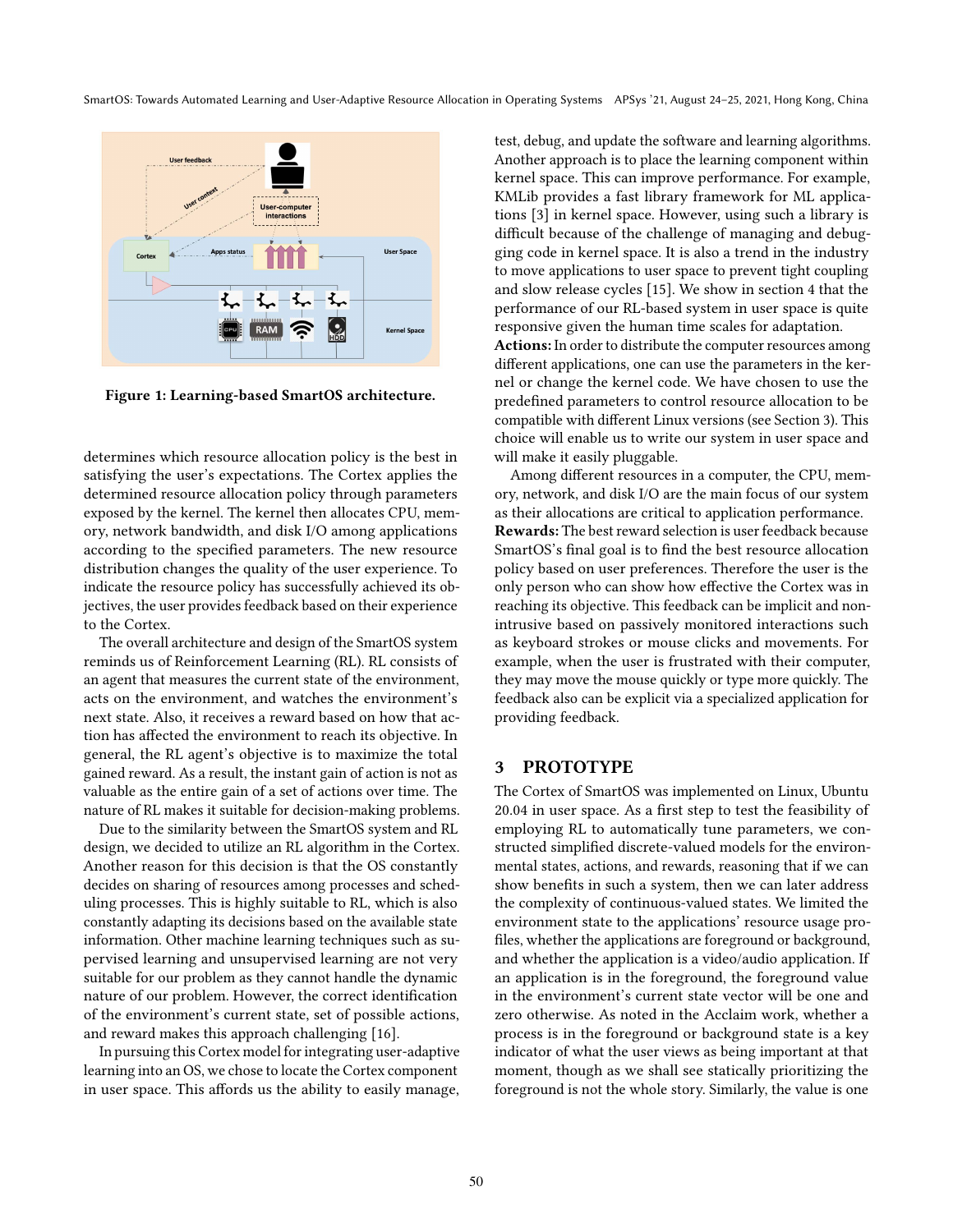if an application is video/audio or zero otherwise. This allows us to examine how the modality of the application must be considered in learning the best resource allocation. As for the CPU, memory, network, and disk I/O values in the state vector, if the application is intensive in the consumption of any of these resources, the corresponding vector index for that resource type will be one otherwise zero. By choosing four independent resource dimensions, this allows us to examine cases where high priority applications may demand intensive resources in certain dimensions while being interfered with by other applications in a variety of complex ways.

We also limited the range of the possible actions. A value of one in the action vector for any types of resource means high priority in that corresponding resource and otherwise normal priority.

As for the reward, to test the space of a wide variety of user behavior, we created a script that generates user feedback synthetically. This gives us more freedom to explore many different types of user behavior, both from a user resource perspective as well as a temporal perspective. The script only gives +1 as a reward for the best action, and 0 otherwise. The best action is the resource allocation policy that results in highest performance in the applications that are important to the user in a given scenario.

Resource allocation: We then leveraged various system tools in Linux to implement changes in relative allocation of system resources to each application, effectively giving us the ability to change the prioritization of different processes independently in four separate dimensions: CPU, memory, I/O, and network bandwidth. The RL algorithm would manipulate these system "knobs" and then inspect whether it had converged towards the best allocation of resources. Different resource parameters are controlled as follows:

- CPU: We used the nice value of -20 for high priority and 0 for normal priority to control CPU allocation.
- Memory: To control the memory, we used the parameters oom adjacent score and cgroup memory swappiness. To set a high priority for memory for an application, we used −1000 and 0, for oom adjacent score and cgroup memory swappiness, respectively, and for normal priority, we used 0 and 60.
- Network: We utilized cgroup netprio ifpriomap to distribute the network bandwidth among applications. For high priority and regular priority applications, we used 10 and 0 respectively as priority values.
- Disk I/O: To manage the Disk I/O, we leveraged ionice. We used a real-time class with priority 0 for high priority applications and left the priority of the standard application as default (idle class with the priority of 4).

Reinforcement Learning algorithm: For implementation of the automated learning, we employed the Monte Carlo Reinforcement Learning algorithm, which is shown in Section [4.5](#page-6-0) to have the best convergence rate compared to other methods in Table [1.](#page-5-0) For testing some of the algorithms such as DQN and A2C, we used [\[8\]](#page-7-14), and for the other algorithms, we used Python 3.6 [\[2\]](#page-7-15) and the Numpy [\[6\]](#page-7-16) package.

# <span id="page-3-0"></span>4 EVALUATION

We sought to compare the automated learning approach of SmartOS, which applied RL to learn the proper allocation of CPU, memory, I/O, and network bandwidth, with a variety of static prioritization schemes. The following are the different static prioritization heuristics that were compared against: Fg only: This heuristic sets the CPU, memory, network, and disk I/O parameter of the Foreground application to high priority.

Fg + video/audio: This heuristic inspired by [\[12\]](#page-7-3), adds to the previous heuristic by also giving high priority in all four resource dimensions to a video/audio application resulting in competition in some dimensions for resources with the foreground application. The idea was to test the case where a user may be editing a document while listening to music or playing a video.

Fg + dependent: It gives high priority to the foreground application and all other applications that foreground performance depends on. It identifies the mentioned applications by a predefined directed acyclic graph. We specify the DAG based on our common observation of what applications each application usually depends on. We aim to test the case where an application on a computer may consist of a set of dependent processes that communicate via network message passing, as is the case for complex applications like browsers and video/audio.

Multi-dimensions: This heuristic uses a predefined map that stores the essential resources per application's performance based on our common observation of the applications. Then, it will prioritize the foreground application in all resources necessary to its performance. After that, if there are any remaining resources that are not assigned to the foreground application, it will assign them to the important applications to the user. These important applications are also stored in a hash map defined by asking the user in the beginning. The intent is to examine the case where the foreground application may have variance in its resource needs while competing with applications that may have resource needs in different dimensions.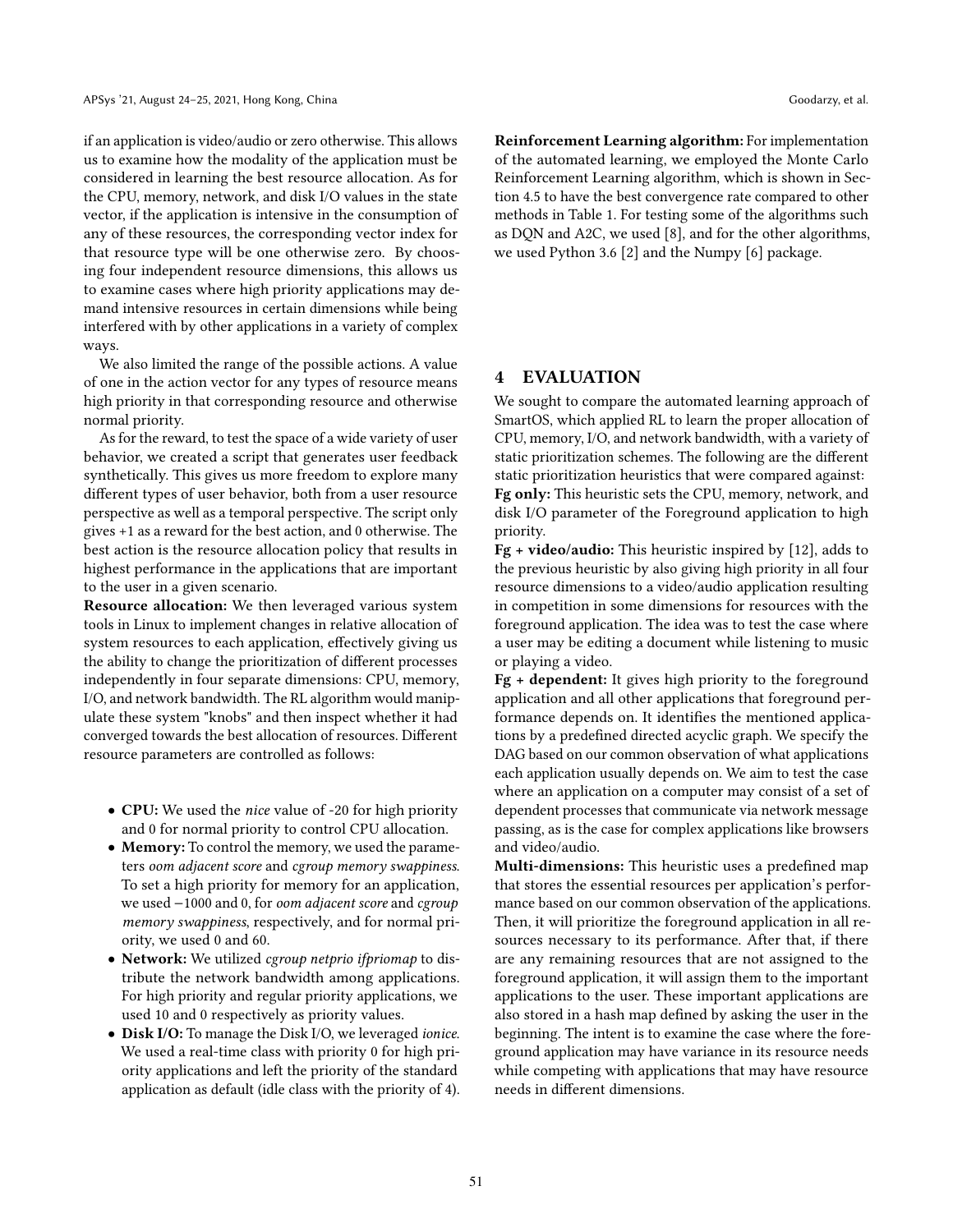SmartOS: Towards Automated Learning and User-Adaptive Resource Allocation in Operating Systems APSys '21, August 24–25, 2021, Hong Kong, China

<span id="page-4-0"></span>

Figure 2: Foreground app contends with a resourceintensive background app.

# <span id="page-4-2"></span>4.1 Foreground contends with resource-intensive background

In this experiment, we set up a scenario to observe how well our SmartOS' automated RL utilizes resources compared to the aforementioned static prioritization schemes as well as Linux' base CFS scheduling algorithm. In this scenario, a foreground application that should be given highest priority for all resources to maximize user experience is forced to compete with a resource-intensive background application that is not as important to the user. Both the foreground and runaway background applications are implemented as stress applications that make intensive equal use of the CPU, memory, and disk I/O, consuming the same resources on the same core in an Ubuntu 20.04 virtual machine with 8 GB of memory, one processor, and 50 GB VDI disk drive.

In Figure [2,](#page-4-0) the blue and orange bars are showing the performance of the foreground application and background application correspondingly proportional to base Linux over 60 seconds of execution. As we can see, base CFS-based Linux gives equal priority to both the foreground and background, so that the foreground application is not able to make as much progress as in other policies. In contrast, for each of the heuristic static prioritization policies, the foreground is able to run at twice the ops/sec rate of the base Linux case, while the background application is appropriately given scant resources. Similarly, SmartOS' user-adaptive RL strategy is able to learn the correct policy and converge to the same actions, prioritizing the foreground application.

# <span id="page-4-3"></span>4.2 Foreground underperforms due to a dependent application

In this experiment, a stress app runs as a foreground app that consumes CPU, memory, and disk I/O and is communicating through blocking pipes with another process that is also a

<span id="page-4-1"></span>

Figure 3: Foreground underperforming due to a dependent application.

stress app and is intensive in consuming the same resources as the foreground application. We are also running a third runaway application which is additionally intensive in CPU, memory, and disk I/O usage. All of these are running on the same core. Hence, these three applications are competing on attaining CPU, memory, and disk I/O. We can instantly see in Figure [3](#page-4-1) how the Fg only heuristic does not achieve good performance as it only changes the priority of the foreground app to high priority and leaves the background app unchanged. Thus, the foreground app, which is messaging through pipes with the background app, will remain in the blocking stage for a significant portion of its execution time, making the CPU available to the runaway application, resulting in an undesired resource allocation, which leads to user frustration. The same also happens with the Fg+Video/Audio and Multi-dimension heuristics. The only successful heuristics in this experiment are the Fg+dependent static policy and SmartOS, which are able to converge to the best resource allocation decision.

# <span id="page-4-4"></span>4.3 Multiple important applications with needs in separate dimensions

Sometimes the performance of other applications besides the foreground application is also crucial for enhancing the user experience. An example for this scenario would be when a user is working inside a document editing application, but is also monitoring a stock widget on their laptop screen, or listening to music. The stock widget or music is not a foreground application, but its performance is important to the user. Suppose the other applications critical to the user are consuming different kinds of resources from the foreground application. In that case, the priority for all resources should not be given to the foreground application. In order to test such a scenario, we used a VM with four cores, 3 GB of RAM, and 50 GB of VDI hard disk with installed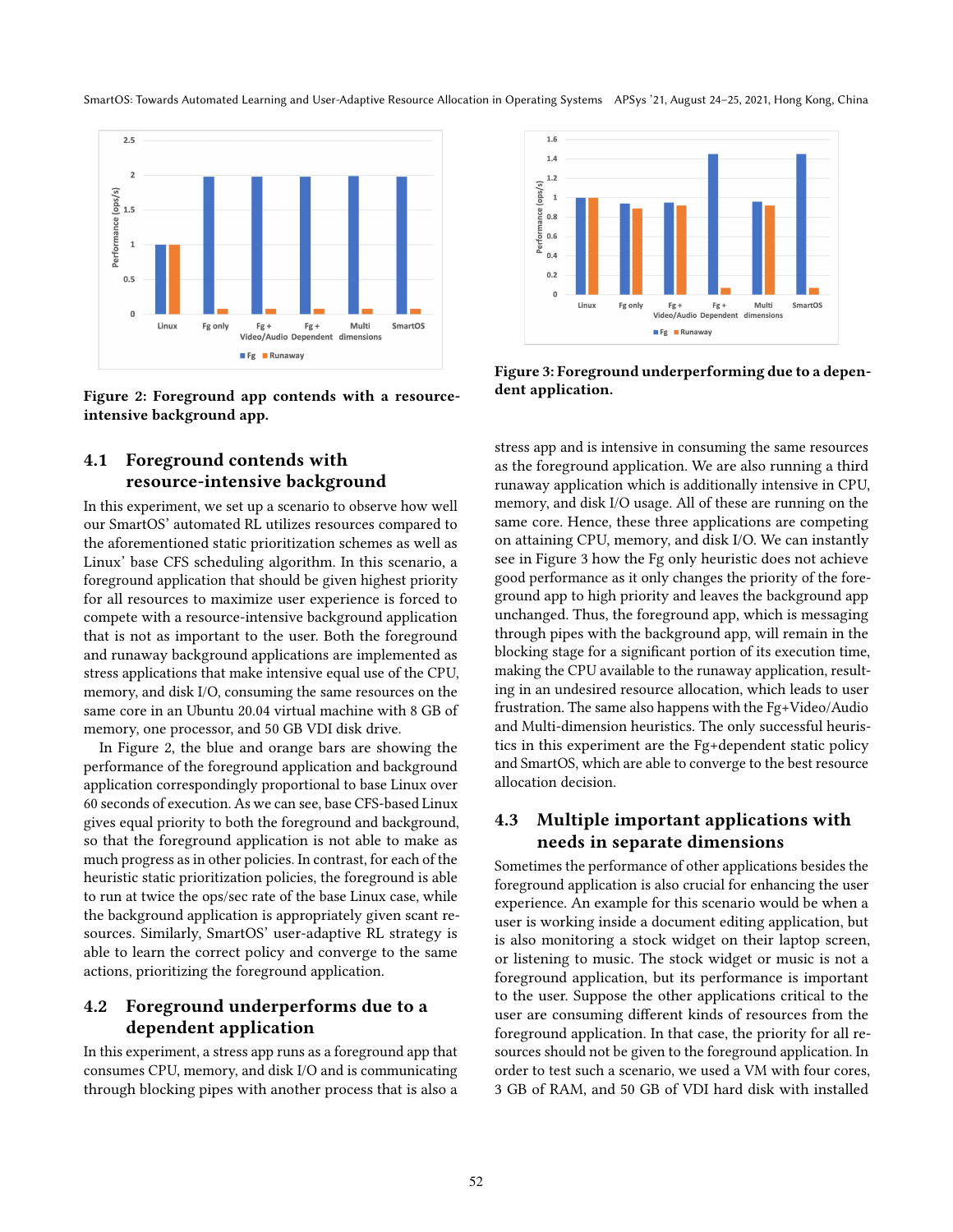APSys '21, August 24-25, 2021, Hong Kong, China Goodarzy, et al. Goodarzy, et al.

<span id="page-5-1"></span>

Figure 4: Multiple important applications with resource needs in separate dimensions.

Ubuntu 20.04. We ran a stress app that is CPU intensive as a foreground application on core one and two, and memoryintensive applications on cores 2 and 3, respectively. One of the memory-intensive applications plays an important factor in the user experience, and the other one is a runaway application. As all applications are running on different cores, they are not competing for more computation. As a result, giving more priority to the foreground application will not affect its performance. Thus the Fg only, Fg+ Video/Audio, and Fg+Dependent static prioritization policies will not improve the user experience. However, the multi-dimensional heuristic is able to achieve a better user experience as it only gives priority in CPU to the foreground application and gives more priority in memory to the critical background application. The two memory-intensive applications compete over the memory since they can not be fit simultaneously in the memory and should be swapped out to disk space. As a result, giving more memory priority to the critical application can enrich the user experience because it prevents swapping out of the critical application. As we can see in Figure [4,](#page-5-1) we can also observe the same result. SmartOS is able to learn and also reach the same performance as the multi-dimensional static prioritization approach.

#### <span id="page-5-3"></span>4.4 Variation of dimensions

We next constructed an experiment with random assignments of the importance of various applications and their resource needs. A random generator first randomly chose CPU as the resource needed for a stress application running as a foreground application on core one. It also randomly chose CPU for the second stress application competing with the foreground running on the same core. After that, the random generator chose memory as the resource needed for applications three and four. These two memory-intensive

<span id="page-5-2"></span>

Figure 5: Variation of dimensions.

applications are running on core two and core three competing over memory. One of these two applications' performance is critical to the user experience quality, and another one is a runaway application. Figure [5](#page-5-2) shows that the static multi-dimensional heuristic is unable to allocate resources efficiently, because it assigns memory as the resource needed for the foreground application and the second application and CPU as the resource required for the third and the fourth applications, which differs from what these applications currently need as defined by random assignment. The other three heuristics, Fg only, Fg+Video/Audio, and Fg+dependent, successfully improve the foreground application, but they don't change the critical application's performance. Only SmartOS is able to successfully enhance both the foreground and the critical application's performance.

<span id="page-5-0"></span>Table 1: Different Reinforce Learning methods convergence in a dynamic setting.

|  | RL Algorithm                       | Feedbacks# | Episodes# |
|--|------------------------------------|------------|-----------|
|  | DQN [18]                           | 52000      | 13000     |
|  | QLearning [22]                     | 28400      | 7100      |
|  | Sarsa [20]                         | 3680       | 920       |
|  | Double Qlearning [7]               | 2400       | 600       |
|  | $\overline{A}$ <sub>2</sub> C [17] | 1600       | 400       |
|  | Monte Carlo [21]                   | 400        | 100       |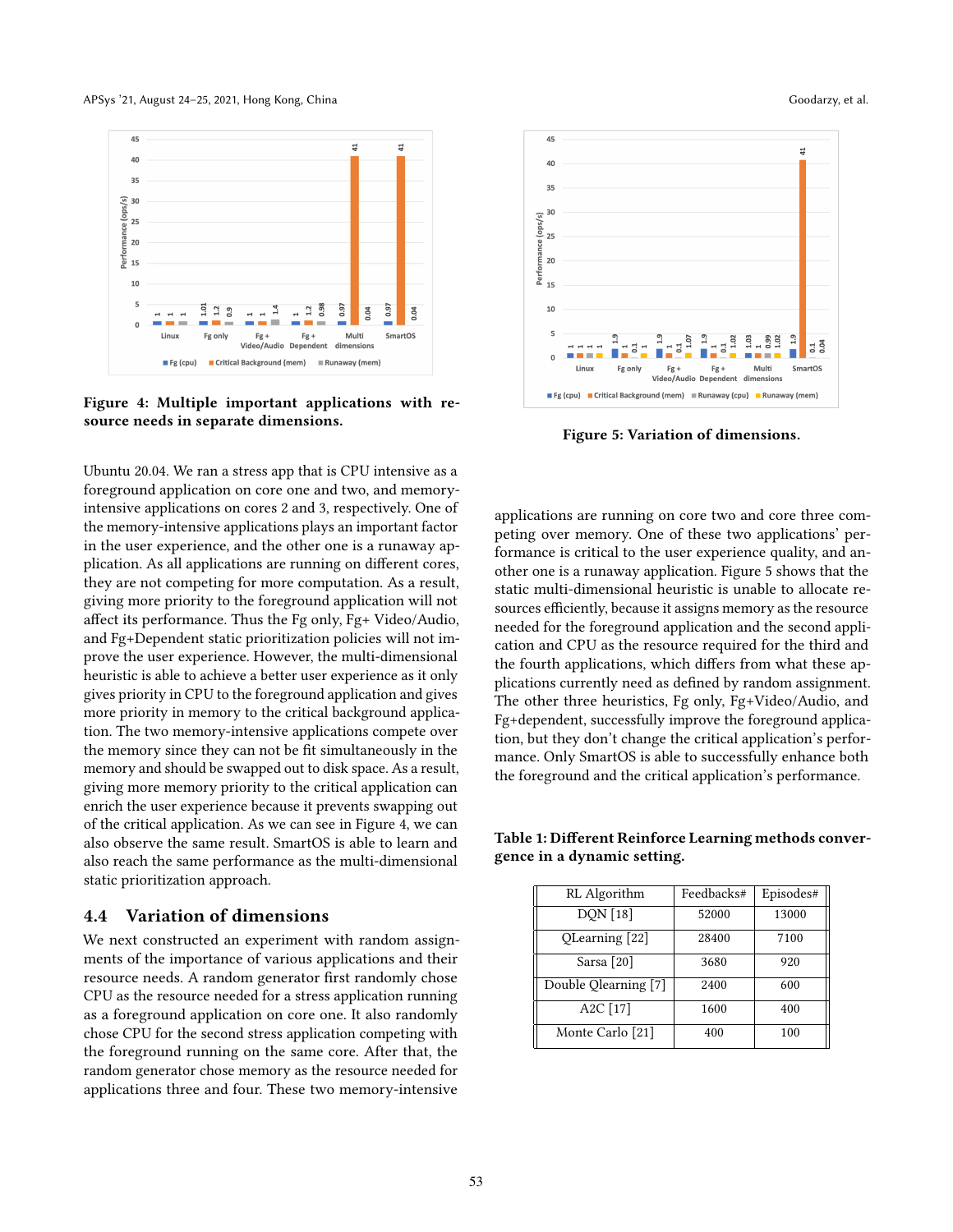SmartOS: Towards Automated Learning and User-Adaptive Resource Allocation in Operating Systems APSys '21, August 24–25, 2021, Hong Kong, China

## <span id="page-6-0"></span>4.5 SmartOS dynamicity and convergence

We next examine how quickly SmartOS can adapt and converge to appropriate resource allocations based on user feedback. We designed an experiment that combined all the previous experiments. In other words, we execute a script that runs all the applications in Section [4.1](#page-4-2) for 60 seconds. Meanwhile, SmartOS applies a resource allocation policy and asks the script for its feedback. After 60 seconds, the script closes all the running applications in Section [4.1](#page-4-2) and starts all the applications in Sec [4.2](#page-4-3) for 60 seconds, etc. This same procedure is applied then to the applications in Section [4.3](#page-4-4) and Section [4.4.](#page-5-3) Each repetition of Section [4.1](#page-4-2) to Section [4.4](#page-5-3) is called an Episode. After an episode completes, we repeat the process all over again with a new episode. Table [1](#page-5-0) shows the number of feedbacks required for each reinforcement learning algorithm to find the best collection of policies. We found Monte Carlo to converge most rapidly compared with other reinforcement learning algorithms.

<span id="page-6-1"></span>

### Figure 6: Convergence of Monte Carlo in a dynamic setting (each episode consists of 4 feedbacks).

Figure [6](#page-6-1) provides a detailed temporal perspective of how SmartOS can achieve the best set of policies and a maximum reward of 4 (one for each distinguished experiment) after receiving 400 feedbacks using the Monte Carlo method in 100 episodes. We see that there is rapid convergence early in the learning process. Note what is pictured is a smoothed average over 10 episodes. Though episode 100 appears not to achieve the maximum award, namely full convergence of 4, the unsmoothed value attained a value of 4 so that Monte Carlo reached full convergence by episode 100. While this experiment combined many iterations of different application scenarios, we note that for just a single application scenario of the foreground application only considered in section [4.1,](#page-4-2) convergence was achieved in just 8 steps.

We used the Monte Carlo implementation of RL in the SmartOS Cortex as a basis for performance measurements. SmartOS adapted to each user feedback in 0.218 ms of total execution time, of which 0.21 ms of that time consisted of

purely CPU execution, and the rest contains context switch time. These results seem to be reasonably responsive to user feedback without excessively burdening Linux, given that time scales for human adaptation are on the order of seconds. Also, the required memory to run the Cortex application was 23.1 MB.

## 5 DISCUSSION & FUTURE WORK

We desire to focus on the following future work areas:

Real-world SmartOS - SmartOS needs to be tested under realistic use cases, i.e., working with several typical applications. We plan to conduct a user study to show how it will impact the user experience interacting with the OS and applications. Besides, we are planning to collect implicit feedback like pressing keyboard keys abnormally from real users in the human study to experiment with how well SmartOS can adapt according to user behavior. We plan to conduct IRB-approved human user studies with SmartOS, continuousvalued vector and state evaluation, and incorporate more complex user context.

SmartOS Performance- SmartOS should be able to perform equally or better than native Linux, for example, CFS for scheduling. Thus, using the collected feedback, SmartOS needs to realize when to gracefully degrade to the native CFS scheduler in case of failures resulting from RL algorithm decisions.

Cross-platform SmartOS- It should be noted that SmartOS can perform cross-platform. Its cortex can be placed somewhere in the cloud or edge cloud and talk to its RL agents to adjust necessary parameters. So, this enables SmartOS to gather data from someone's mobile, desktop, etc., at the same time and then make decisions. Cloud-based flexibility could also enable aggregated learning across users.

# 6 CONCLUSIONS

We presented SmartOS, a learning-based operating system that implements reinforcement learning to automatically adjust allocation of memory, CPU, I/O, and network bandwidth according to learned user preferences. SmartOS is implemented in Linux user space, and our test results show SmartOS is able to automatically adapt to increasingly complex allocation scenarios unlike static prioritization policies. We also showed a Monte Carlo RL algorithm achieved the fastest convergence in terms of its learning rate, and that its overhead was on the order of tenths of milliseconds.

# 7 ACKNOWLEDGEMENT

This research was supported in part by VMware and the NSF as part of SDI-CSCS award number 1700527, and by the NSF as part of CAREER award number 1652698.